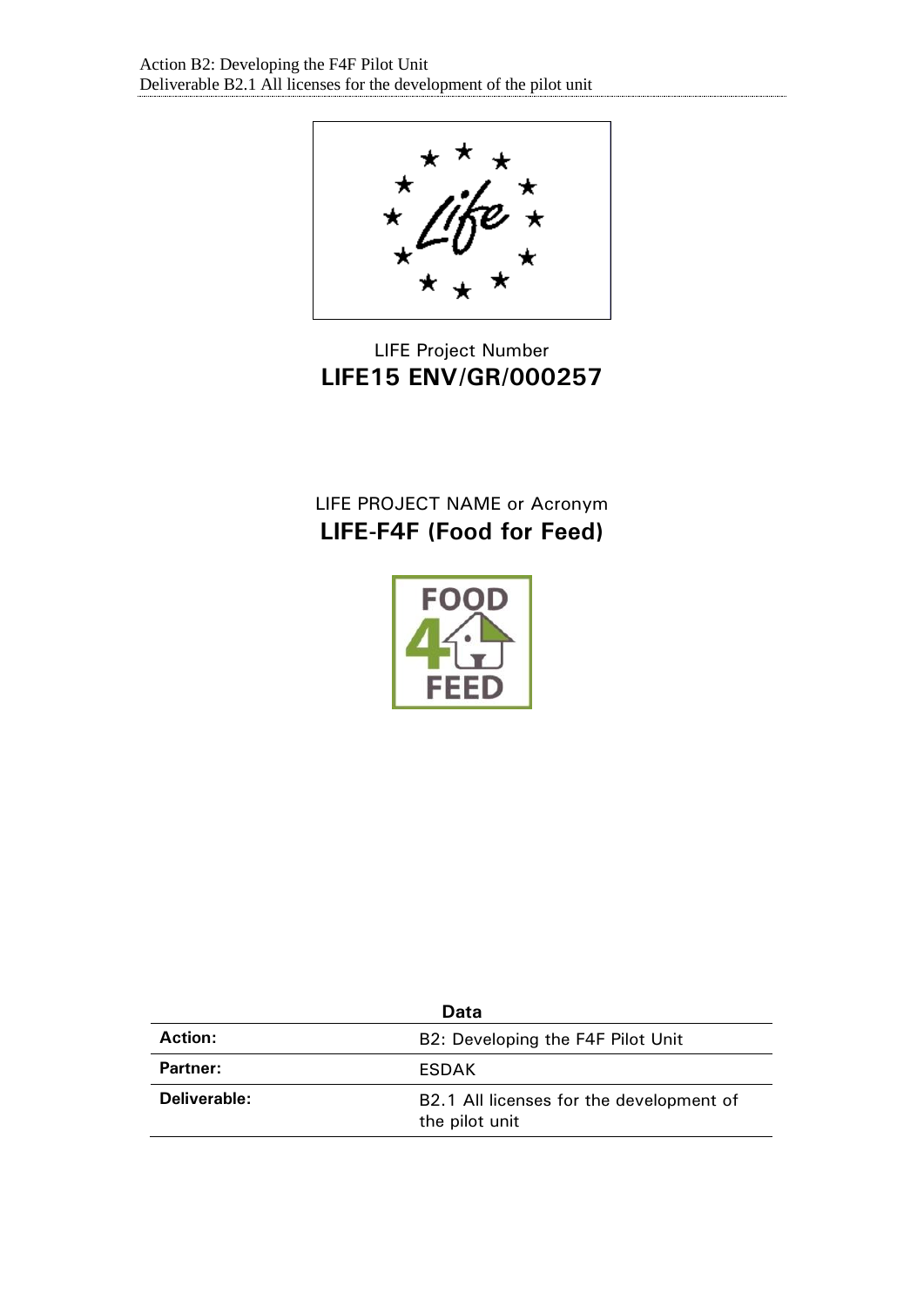### B.2.1.: Acquisition of needed licenses by ESDAK:

The general layout of the F4F pilot unit has been determined. This is in the same land of the bio-drying MSW unit of Municipality of Heraklion. This land has been finally selected due to the direct accessibility from the highway and to the location of the field, as it is almost in the middle of the study area (area with the main hotel units). Moreover, this specific MSW bio-drying unit has plenty of space for the installation of the F4F pilot unit and also has the required infrastructures (for electricity and water supply), as well as a special guarded enclosure. One main reason that this area has finally been selected is that any residue that might occur from the project's production process could be directly disposed into the bio-drying unit. Moreover, this unit has all the required licenses for MSW treatment and for the project's pilot unit construction and operation exemption from licenses that were needed, which would require less time than new licensing approval. Three other areas have been assessed in the project's proposal; however, the optimum area, according to all partners' approval, was this of MSW bio-drying unit. The MSW bio-drying unit treats 75,000tn / yr of MSW and includes the following process steps: 1. Input and weighting of incoming MSW, 2. Uploading and shredding, 3. A  $14<sup>th</sup>$  day duration of bio-drying, 4. Metals magnetic separation, 5. Compress and bundle of the output MSW and 6. Deodorization and de-dusting of the unit.

All licenses had to be approved/exempt according to the proposal until February, 2017. This procedure finally has been routed at the first days of July, 2017. Exemption from three licenses were finally required for the construction and operation of the F4F pilot unit by Greek authorities, even though the selected area for the construction of the projects' pilot unit had all relevant licenses for waste management procedures. The environmental, the building and the operational licenses' procedures for the approval or exemption are being presented in the following Tables 1, 2 and 3 below. This is a five (5) month delay as all licenses were foreseen to be routed at the end of February and finally, due to Greek authorities delay this procedure concluded at the first days of July, 2017. The main delay occurred to the operational license, due to bureaucracy. More details about licensing procedure are presenting in the following Tables.

**Table 1.** Building licensing procedure

#### **PROCEDURE REGARDING BUILDING LICENSE AND LAND USES**

- **9-3-2017:** The document of ESDAK with the protocol No. 421/9-3-2017 submitted to the Directorate of Urban Planning of Municipality of Heraklion in order to request the building license.
- **11-4-2017:** The Directorate of Urban Planning of Municipality of Heraklion accepts the request according to their document with protocol No. 27098/11-4-2017.
- **15-5-2017:** The file of ESDAK with the protocol No. 821/15-5-2017 submitted to the Directorate of Urban Planning of Municipality of Heraklion in order to certify the "land uses" in the area.
- **21-6-2017:** The Directorate of Urban Planning of Municipality of Heraklion responds to the request according to their document with protocol No. 56294/**21-6-2017**.
- **3-7-207:** The Directorate of Urban Planning of Municipality of Heraklion responds to the request of ESDAK with protocol No. 421/9-3-2017 which exempts the pilot unit from a building license